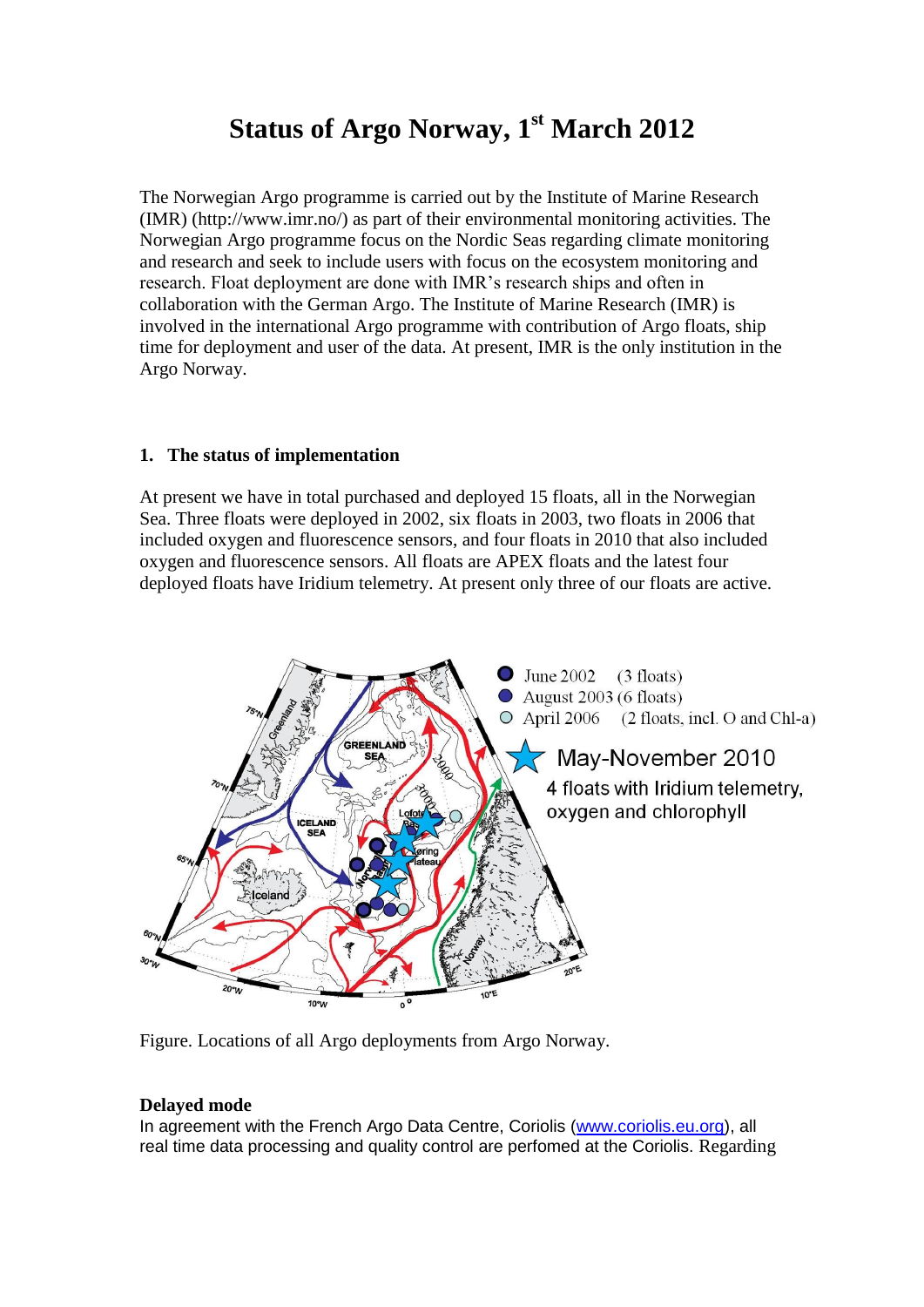the "Delayed mode" the Argo German do delayed mode quality control for all floats in the Nordic Seas including our floats.

## **2. Present level of and future prospects for national funding for Argo**

The funding has so far been self-financed (i.e. funded by our institute). The total float purchase has cost about 260kEURO. There are not devoted any funding for scientific analysis, but some persons are partly working with the Argo floats regarding data collection and management. The scientific analysis is done in other external financed projects.

In October 2010, IMR submitted a proposal to the Norwegian Research Council (NRC, Ministry of Education and Research) for long-term funding of Argo floats and to be a full member of the Euro-Argo European Research Infrastructure Consortium (ERIC). The proposal got positive evaluation and if NRC and IMR agree on the terms, NRC will fund three Argo floats per year and the membership in the ERIC the next three years.

### **3. Summary of deployment plans**

At present we have no deployment plans for 2012, but with the funding from NRC we plan to deploy three Argo floats in the Norwegian Sea the next year (2013) that will include Iridium telemetry, oxygen and fluorescence sensors.

#### **4. Summary of national research and operational uses of Argo data**

ARGO Norway focuses on both research topics and marine climate monitoring of the Nordic Seas. Approximately 3 scientists in 3 projects are directly involved in Argo Norway but also other people contribute with technical expertise, data management, ship time for deployments, and processing and analysing the data. There is an increasing interest in using Argo data in Norway. Several institutes are involved in the EU-project MyOcean where Argo data are central, and within this project two climate centres are now using the data operationally in climate models.

The present scientific topics are mainly within the Nordic Seas (Norwegian, Iceland and Greenland Seas) and include:

- Studies of the deep ocean circulation in the Nordic Seas. These studies have so far brought new insights in the circulation of the Nordic Seas.
- Water mass changes and also in relation with biological activities. This topic is also one of the reasons that we have included both oxygen and fluorescence sensors on our Argo floats.
- Studies that involve changes in the mixed layer.